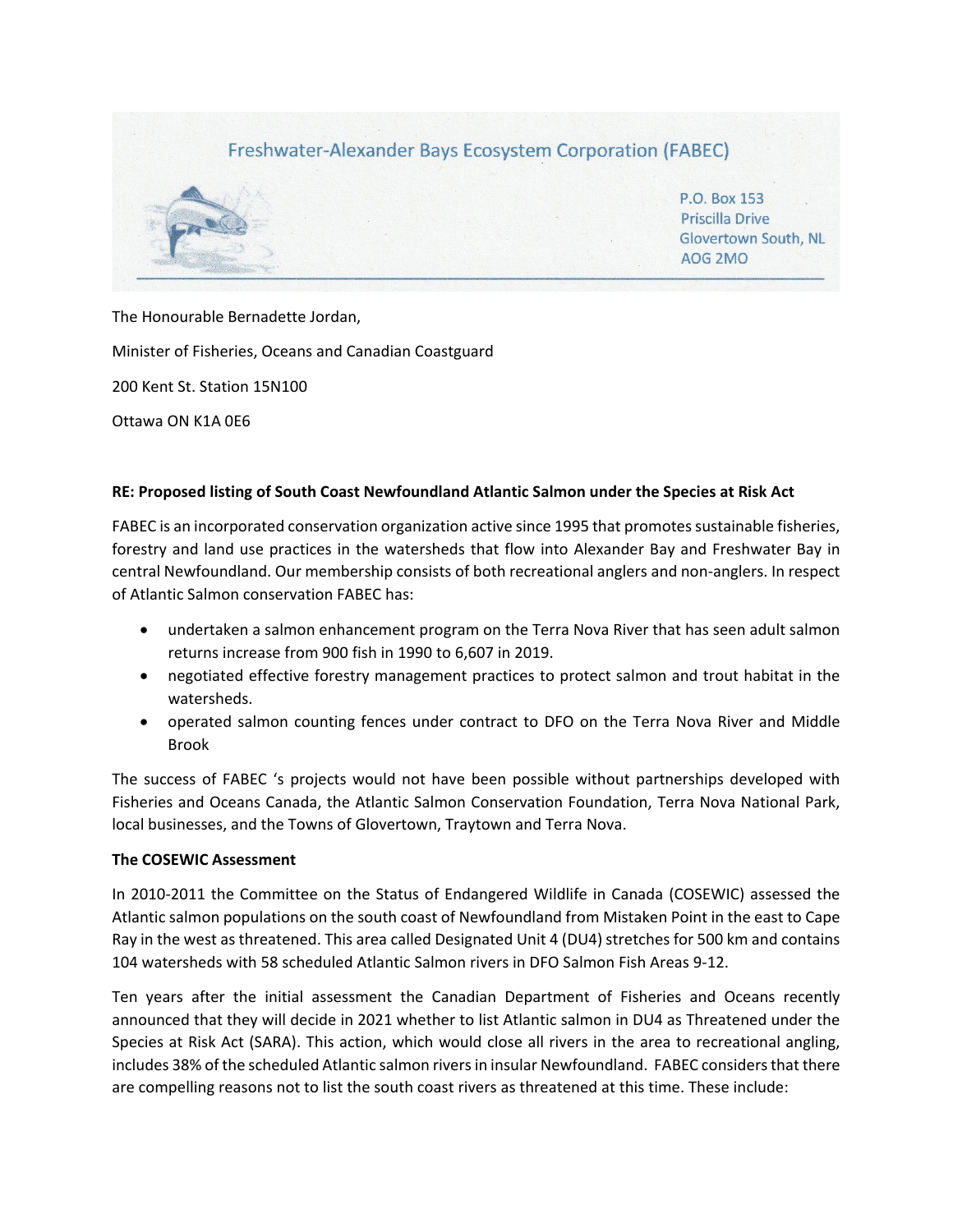#### **1) The COSEWIC Data Set**

COSEWIC's initial assessment was done in 2010 and includes data that is now 10 years out of date. The assessment was based on data provided by DFO consisting of commercial and recreational catch data and counting fence data from the N.E. Trepassy, Rocky, Conne, N.E. Placentia and Little rivers. Both the Rocky R. and N.E. Trepassy counting fences are not good indicators to assess the health of nearby rivers.

In DU4 the Conne River had the highest estimated abundance peaking at just over 10,000 returning adult salmon. Most rivers in the assessment region have average returns of less than 500 salmon. The Conne River experienced the most significant decline in adult salmon from 10,000 to less than 2000 in 2010. This year, 2020, the Conne experienced a return of only 119 adult salmon representing a catastrophic decline of over 95% in just three decades.

In 2012 the DFO Science Advisory Report (2012/007) stated that the assessment data was heavily biased to rivers on the east side of DU4. These rivers may not be representative of the rivers on the west side of the assessment area given the decline in adult salmon returns resulting from the combined effects of low marine survival and open net pen aquaculture on the Conne, Little and Garnish rivers in DFO Area 11. This decline strongly influenced the total abundance for the assessment region and may mask rivers with smaller but healthy runs of adult salmon. The assessment area DU4 is too large and ignores the possibility of different genetic populations of Atlantic salmon that should be studied as separate designated units.

Catch data over time may indicate whether salmon returns are stable, declining or increasing but are an unreliable indicator of total abundance as it does not reflect the impact of such factors as:

- decreased angling success in periods of high water, or
- partial river closures in periods of poor environmental conditions.

The use of the best available data is unacceptable when the data is not representative of all rivers in DU4.

There are many examples of healthy rivers in DU4 particularly those in areas not affected by open pen net aquaculture. Catch records for the outfitting camp, located on the La Poile River show that the number of salmon returning to the river have increased since 2000. The 2001-2018 numbers for the outfitting camp are higher than the 1985-2000 numbers.Anecdotal evidence from experienced salmon anglers suggests rivers such as the Salmonier, Grey, Grandy's, Garia are healthy. Published DFO catch data for rivers in DU4 show stable catch rates over time with the exception of rivers affected by aquaculture. Removing anglers from rivers that can still support a viable recreational fishery will have social and economic impacts, increased poaching, and discourage anglers and others from undertaking salmon conservation efforts.

# **2) SARA is Ineffective**

Any listing under SARA should lead to actions that enhance, certainly not hinder, salmon recovery efforts. To the contrary, FABEC is of the opinion that listing the south coast population will not address the factors that are causing the declines in the returns.

DFO Science Advisory Report (2012/007) identified the greatest threat to the recovery of the South Newfoundland Atlantic salmon population as continued low marine survival. Marine survival is impacted by: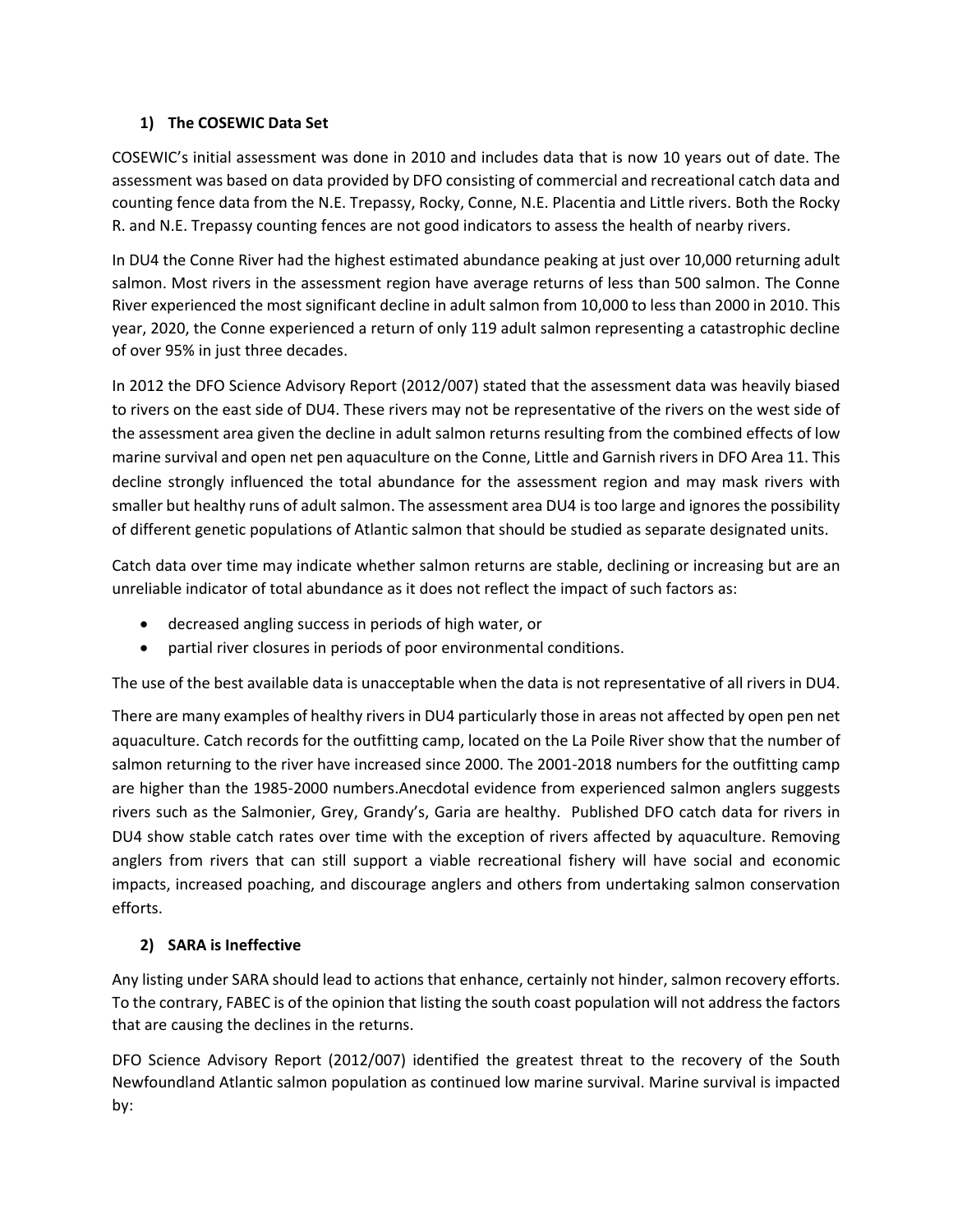- Illegal fisheries,
- mixed-stock marine fisheries and by-catch,
- interactions with escaped farmed Atlantic salmon, and
- changes in marine ecosystems.

Listing under SARA will not address any of the above threats. Nor is there any guarantee that the Federal Government will invest additional resources to programs developed to rehabilitate threatened Atlantic salmon populations. However, the fact that listing under SARA would "prohibit the killing, harming, harassing, capturing, or taking of species listed as threatened, endangered, or extirpated", would mean that recreational angling and indigenous fisheries would be prohibited.

The only previous SARA listing of an Atlantic salmon population was the Inner Bay of Fundy stock. The results of that listing does not give any confidence that listing the south coast population will lead to improvement. From an estimated 40,000 adult salmon returning to 32 rivers in the early  $20<sup>th</sup>$  century, it was estimated that the Inner Bay of Fundy population consisted of approximately 250 adults at the time of listing in 2003. It took 7 years to complete a recovery strategy and a final action plan was not completed until 2019. As the Nova Scotia Salmon Association states DFO has not implemented any comprehensive recovery actions for Atlantic salmon populations in the Inner Bay of Fundy. After listing there was a period of several years when all restoration activities were halted while permissible restoration activities were defined. The only effective recovery action program that has occurred is the live gene Bank Program which began in 1998-5 years prior to listing the area as endangered. It simply takes too long between listing and action on the ground for SARA to be effective.

## **3) Current Regulatory Framework is Sufficient:**

DFO has the legislative and policy tools it requires to undertake programs to enhance salmon populations without the necessity of listing threatened populations under SARA.

Under the Fisheries Act and the 2019 Wild Atlantic Salmon Conservation Policy DFO has the power to manage rivers that are identified as having threatened populations. DFO has a river classification system that allows for:

- Closure of rivers,
- The establishment of angling retention rates, or
- classifying rivers as catch and release.

DFO has the mandate to protect marine species through the establishment of protected areas. Where specific threats to salmon exist or may occur in the future, DFO can establish area protections and regulations that prohibit or control activities.

# 4) **Conne River**

In 2020 only 119 adult salmon returned to the Conne River-down from 10,000 in the mid-1980's. The DFO Atlantic Salmon Stock Assessment considers that this river is near local extinction. It is totally unacceptable that DFO has done nothing to determine the specific causes of the catastrophic decline in the salmon population on the Conne particularly in its relationship to aquaculture practices in DFO area 11. As a matter of urgency, the DFO NL Regional Science advisory committee should investigate the impact of